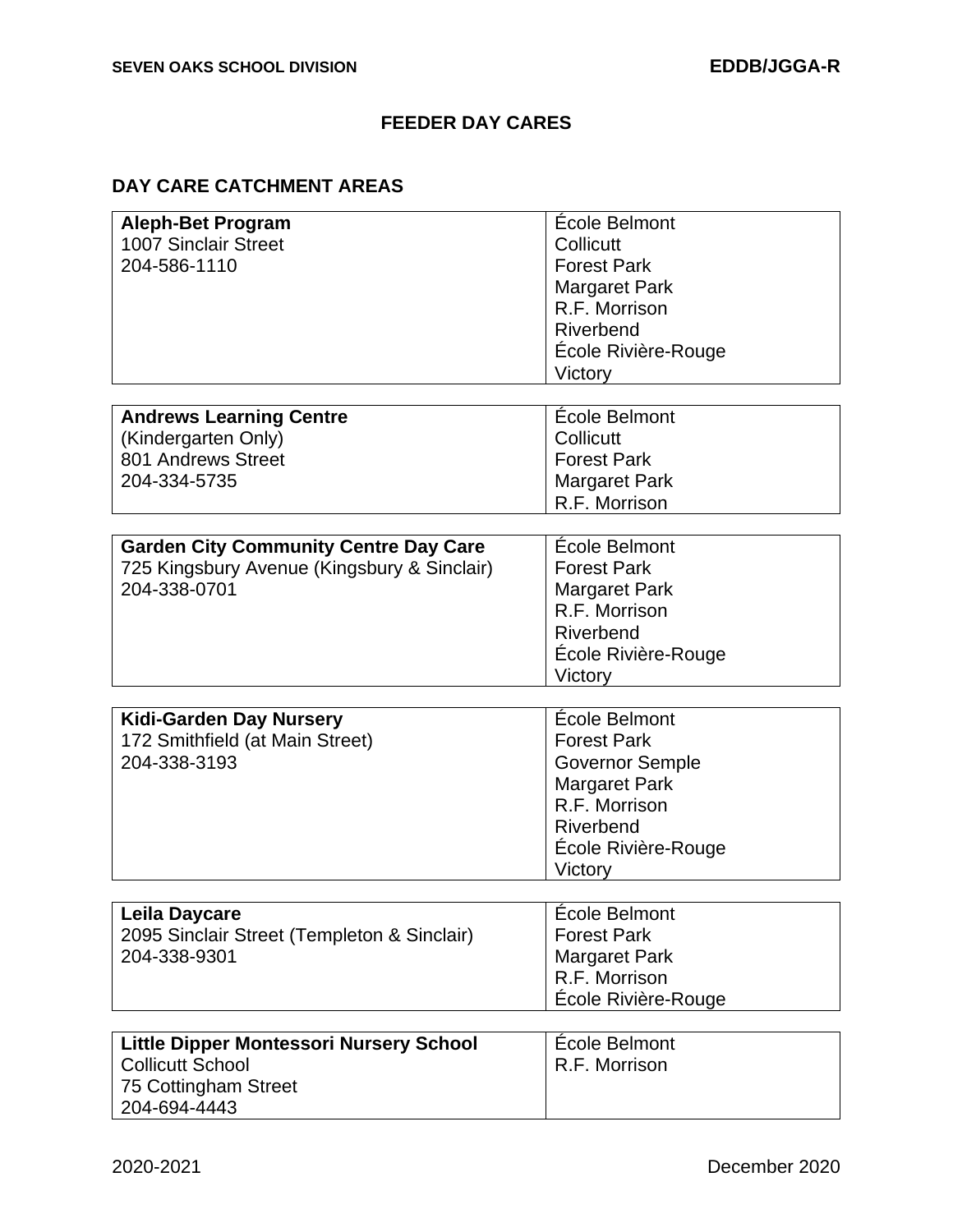| <b>Rivercrest Early Learning &amp; Child Care</b>                                                                       | Riverbend                                                                                                                                                                                                                                                                                         |
|-------------------------------------------------------------------------------------------------------------------------|---------------------------------------------------------------------------------------------------------------------------------------------------------------------------------------------------------------------------------------------------------------------------------------------------|
| 4249 Main St. (Allenford Drive)                                                                                         | École Rivière-Rouge                                                                                                                                                                                                                                                                               |
| 204-942-1668                                                                                                            | West St. Paul                                                                                                                                                                                                                                                                                     |
| <b>Seven Oaks Day Care</b><br>Seven Oaks Hospital<br>2300 McPhillips Street<br>204-632-3692                             | <b>Amber Trails</b><br>A.E. Wright<br>École Belmont<br><b>Constable Finney</b><br><b>Elwick</b><br><b>Forest Park</b><br><b>James Nisbet</b><br><b>Margaret Park</b><br>O.V. Jewitt<br>R.F. Morrison<br>Riverbend*<br>École Rivière-Rouge*<br>École Templeon<br>*approximately 45 minute bus ride |
|                                                                                                                         |                                                                                                                                                                                                                                                                                                   |
| <b>Shepherd's Care Day Nursery</b><br>(Kindergarten Only)<br>1188 Jefferson Avenue (at Sheppard Street)<br>204-632-8494 | A.E. Wright<br><b>Amber Trails</b><br><b>Constable Finney</b><br><b>Elwick</b><br><b>James Nisbet</b><br>O.V. Jewitt<br>École Templeton                                                                                                                                                           |
| Sugar-N-Spice Kidi Haven Inc.<br><b>Riverbend School</b><br>123 Red River Boulevard<br>204-339-4992                     | École Rivière-Rouge<br>West St. Paul                                                                                                                                                                                                                                                              |
| Sugar-N-Spice Kidi Haven Inc.<br>École Rivière-Rouge<br>55 Swinford Way<br>204-339-4345                                 | Riverbend<br>West St. Paul                                                                                                                                                                                                                                                                        |
|                                                                                                                         |                                                                                                                                                                                                                                                                                                   |
| <b>Sunny Mountain Day Care</b><br>Unit 4 - 1965 Main Street<br>204-334-7075                                             | École Belmont<br><b>Forest Park</b><br><b>Governor Semple</b><br><b>Margaret Park</b><br>R.F. Morrison<br>Riverbend<br>École Rivière-Rouge<br>Victory                                                                                                                                             |